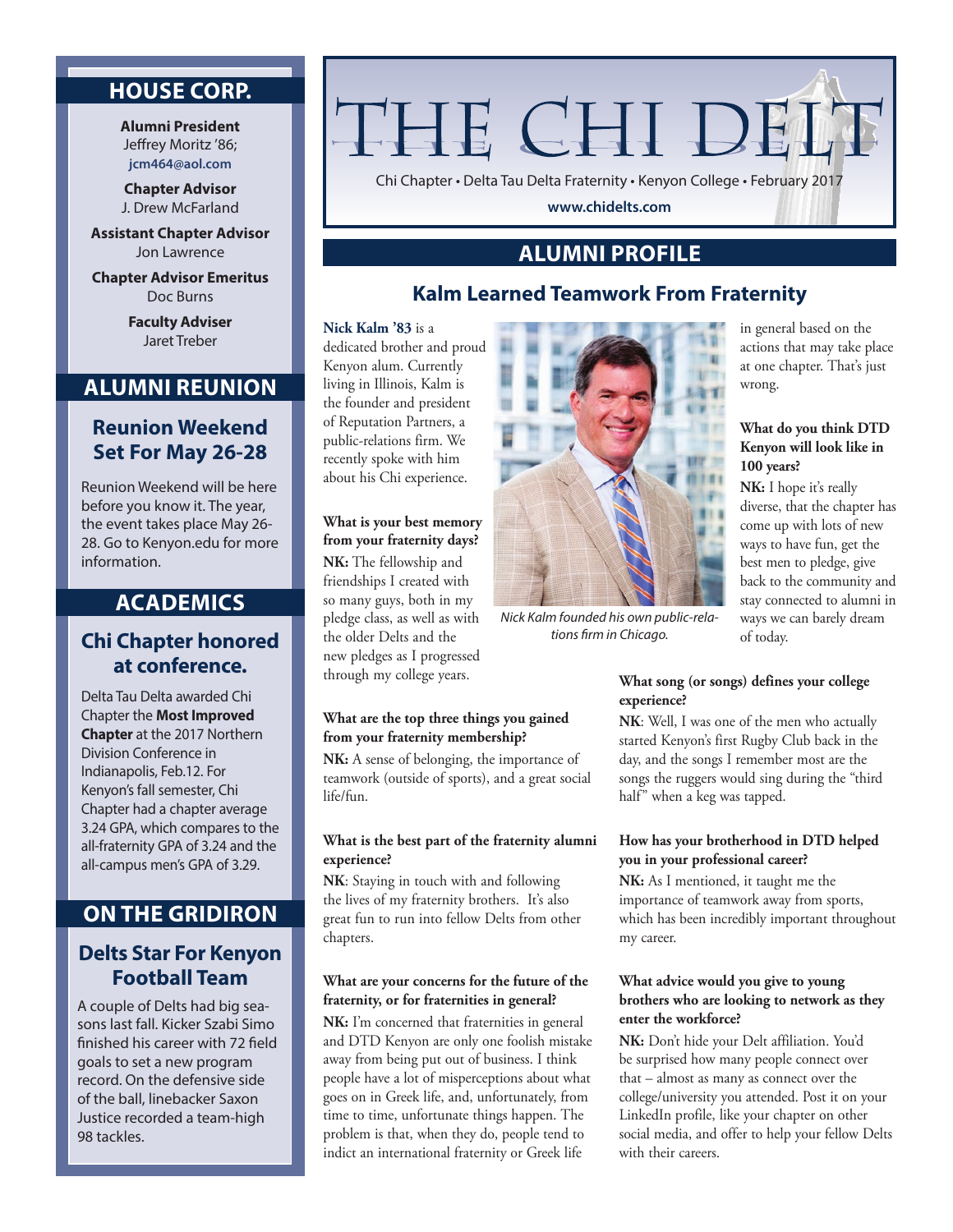## **UNDERGRADUATE OFFICER**

## **Meet Our New Chi Chapter President, Colin Cowperthwaite '18**

After studying abroad, **Colin Cowperthwaite '18** has returned to Chi Chapter and has a plan to encourage brotherly bonding.

#### **Why did you join Chi Chapter?**

I joined Chi for the reason I think most people join fraternities. I liked meeting and hanging out with the younger guys. And in the older guys I saw what I hoped to become: well-spoken, decent guys who gave good advice and had their heads screwed on straight.

#### **What has been your favorite memory from the chapter so far?**

I always enjoy our winter formals, and I'm sad I'll be missing it this year. It's, without exception, our best event of the year in my opinion. The night gives us the opportunity for a more private celebration with our good friends and significant others. It's a nice night to look forward to, especially given all the work that we'll be doing in the weeks afterward.

# **Where did you study abroad?**

Prague

#### **What do you hope to accomplish as Chapter President?**

My goals as President are to foster more brotherhood by creating more meaningful brotherhood events, to invigorate the recruitment process, and to make sure that Chi remains a fraternity that is open to every Kenyon student, regardless of finances.

## **Any specific plans for after graduation?**

After graduation, I hope to do some political work before getting a graduate degree. But besides this answer, you know I'm sure, the one every student must give to his or her relatives, I suppose I have two goals.

First, I really hope I don't stop reading. It'd be easy to let go of the constant torrent of articles and books which are at the heart of my daily life at Kenyon. I know that I don't have half the self-discipline of other brothers and so it seems all the more

*(Continued on Page 4)*

# **ALUMNI PROFILE**

## **DTD's Own King of The Publishing World: Remembering Brother Bill Fine**



*Bill Fine had a storied career as a publisher, author and diplomat.*

## *Before embarking on a career as a publisher and author, Brother Bill Fine '50 was a member of Chi Chapter. This article is reprinted from a 2005 newsletter. Brother Fine passed into Chapter Eternal in 2013.*

## **Why did you join the Fraternity?**

BF: My freshman year roommate, Sam Monigue, and I were at first anti-fraternity, but we met some of the brothers from Delta Tau Delta like Arthur (Sparky) Vale and Andrew Morgan, and they were just excellent people and just kind of drew us in.

### **What is your favorite memory of the fraternity?**

**BF**: The annual dance, and sneaking up to the house in the woods.

#### **What kind of influence has the fraternity had on your life since graduation?**

**BF**: Well, I asked my friend to become a member at Northwestern and I have loved being his fraternity brother.

#### **With whom have you stayed in contact? Who would you most like to find?**

**BF:** I would most like to find Andrew Morgan. You see, we were both married while we were actives. And then I went to war in 1944 and returned to Kenyon in 1946.

#### **Tell us about your family. Do you have children?**

**BF**: I had five sons, but on July 5, 2004, we lost our 22-year-old son, Alex Fine, to Diabetes. It has been a rough patch in my life.

**What other organizations and activities were you involved in during your college days?**

**BF**: I played varsity basketball for a year but stopped after I got married. I was very involved in writing, and had John Crowe Ransom for a professor.

## **What is your nickname and how did you get it? BF**: Willy, Bill

### **Did you live in the house? If so, with who? Tell us about a memorable time with them.**

**BF**: I lived in Division – Middle Leonard – with Sam Montigue

#### **What do you do for a living?**

**BF:** I was the publisher for 12 magazines, including Harpers Bazaar, Town and Country, and Cosmo. I was President of Bonwit Teller, President of Dan River Mills in Danville, Va. I worked with the state department as US observer and UN ambassador to the Anglo-Irish Accord, which I received in part due to my friendship with the Reagans. Currently, I am doing corporate counseling and writing.

### **What affiliations do you currently have and/or public service you participate in?**

**BF:** I am on the Board of Stem Cell Research, and the Board at the Frank and Barbara Sinatra Hospital for Abused Children. I am also an Honorary Board member of Juvenile Diabetes Research Foundation International, and am very dedicated to finding a cure.

#### **What are the titles of the books you have written?**

**BF**: "That Day With God," which was endorsed by the Kennedy Family. Also, "Sixteen Celebrities that Charmed My Life."

#### **What advice can you offer the current actives?**

**BF**: Be Judicious and Tolerant. Have Pride but not Hubris, and continue to be an exercise fraternity.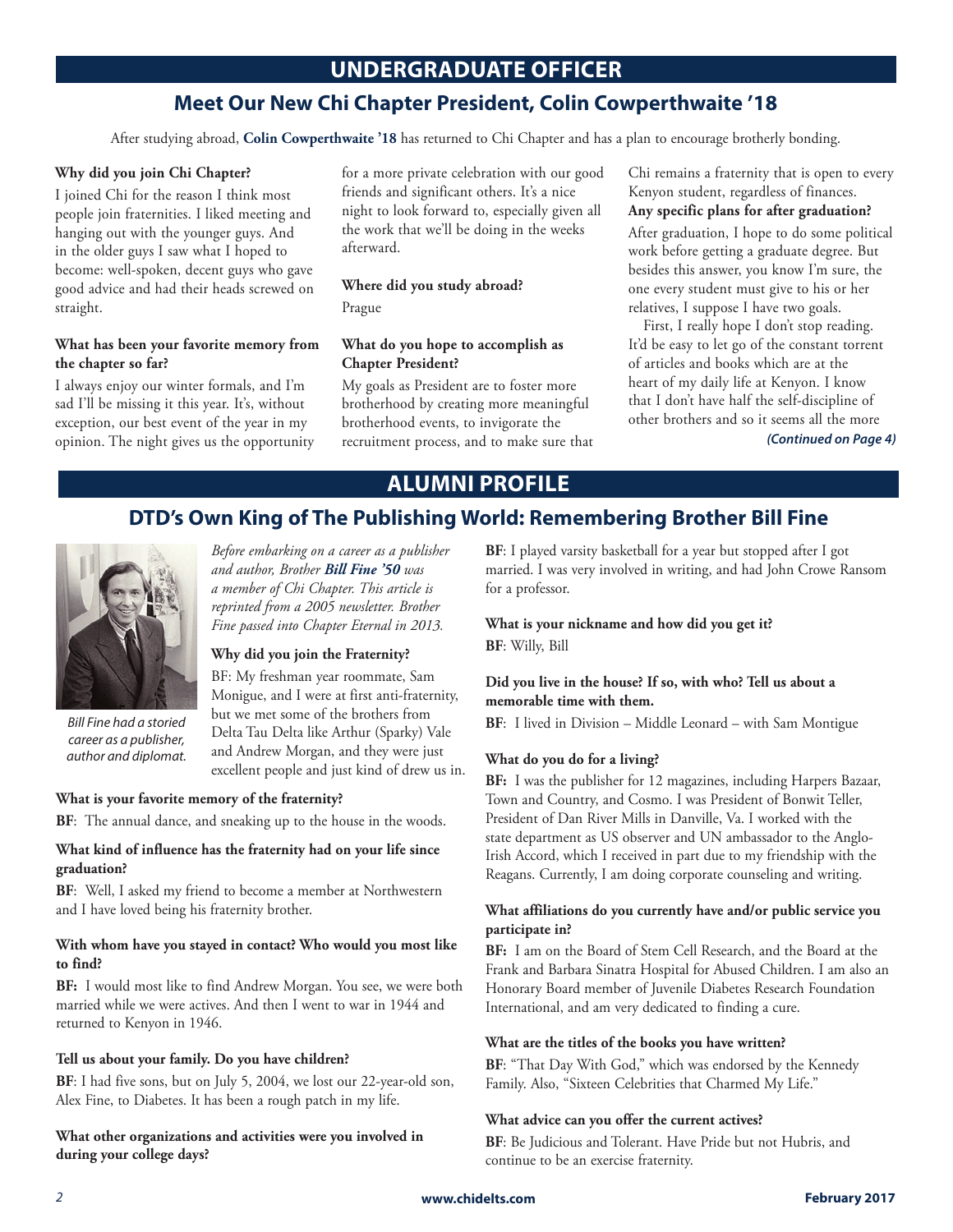## **ALUMNI MEMORIES**

## **Brother Walch Followed In His Brothers' Footsteps**

**Brother Ted Walch '63** wanted to be a Delt because his older brothers had joined. He pledged and was an active brother during his undergraduate days. Recently, Walch sent us an article in which he spoke about his memories of Chi Chapter.

"A big role model for me in the fraternity was Dick Schori. He was my "big brother" in the chapter. He was calm, straight-forward, and comforting. I was pledged after the fact. At first, I was blackballed, and then I was re-considered, so I was a bit of an outsider. I didn't swim. I didn't play sports. I was a theater kid. But I wanted to be a Delt because my two older brothers — Stan and Chuck were Delts.

My brother Chuck died in a small-plane crash just outside Gambier. He was teaching one of his brother Delts, Perry Kilpatrick, who wanted to learn how to fly. Chuck had an instructor's license. They were in a Kenyon plane. No one knows why the plane's engine died and then the plane dropped out of the sky, but it did. Chuck was a junior when it happened (in 1956). My oldest brother Stan was a senior at the time. It all happened

during Dance Weekend (May 3, 1956). Chuck's bride-to-be was on her way to Gambier from her college in Texas. Her plane was diverted to our hometown of Sedalia, Missouri, when it was radioed with the news of Chuck's death. I suspect I wanted to be a Delt primarily to honor Stan and Chuck's experience. Dick Schori understood that. How interesting that Dick married Katharine Jefferts, who, as Katharine Jefferts Schori, became Presiding Bishop of the Episcopal Church. She had

good taste. So did he. She just left the post last year.

My big advice to a Delt these days is to enjoy the brotherhood, to have some fun, but to be sure that he defines himself by his own values.

## **RUSH PERIOD**



*Ted Walch*

I'm still working fulltime. I was 75 on January 31. I hold an Endowed Chair for Performing Arts & Cinema Studies at Harvard-Westlake School in Los Angeles.

I was Rush Chairman, Vice-President, and general fund-raiser for parties. One of my most vivid memories is that I was sent as Chi Chapter's representative to the National Convention in New Orleans. I think it was 1962. When the National Chapter voted not to accept black members, I boycotted

the meeting on behalf of Chi Chapter. It was a shameful moment in DTD history, and it still sticks with me. I almost left the Chapter, but I stayed because I truly believed that the national position at the time did not reflect Chi's position."



## **Brothers and Pledges Take In a Buckeyes Game From the Sweet Seats**

A group of Chi Chapter brothers and prospective brothers recently watched an Ohio State basketball game from Suite 33 at the Schottenstein Center. It was a big night, and the brothers and pledges all seemed to have a great time! Check out the photos here.

> **Maopeli Ali '20 Andris Balodis '20**, Westlake, Ohio **Jake Barnett '20**, Mclean, Virginia **Samuel Becker '20**, Fairfax, Virginia

## **2017 Pledge Class:**

**Trevor Brown '20**, Middle River, Maryland **Sam Dickey '20**, Hamilton, Massachusetts **Jackson Furbee '20**, Columbus Ohio

**Jonathan Hammond '20**, Farmington, Connecticut **Jonathan Lambrinos '20 Benjamin Reingold '20**, Highland Park, Illinois **Adam Schwager '20**, Kensington, Maryland